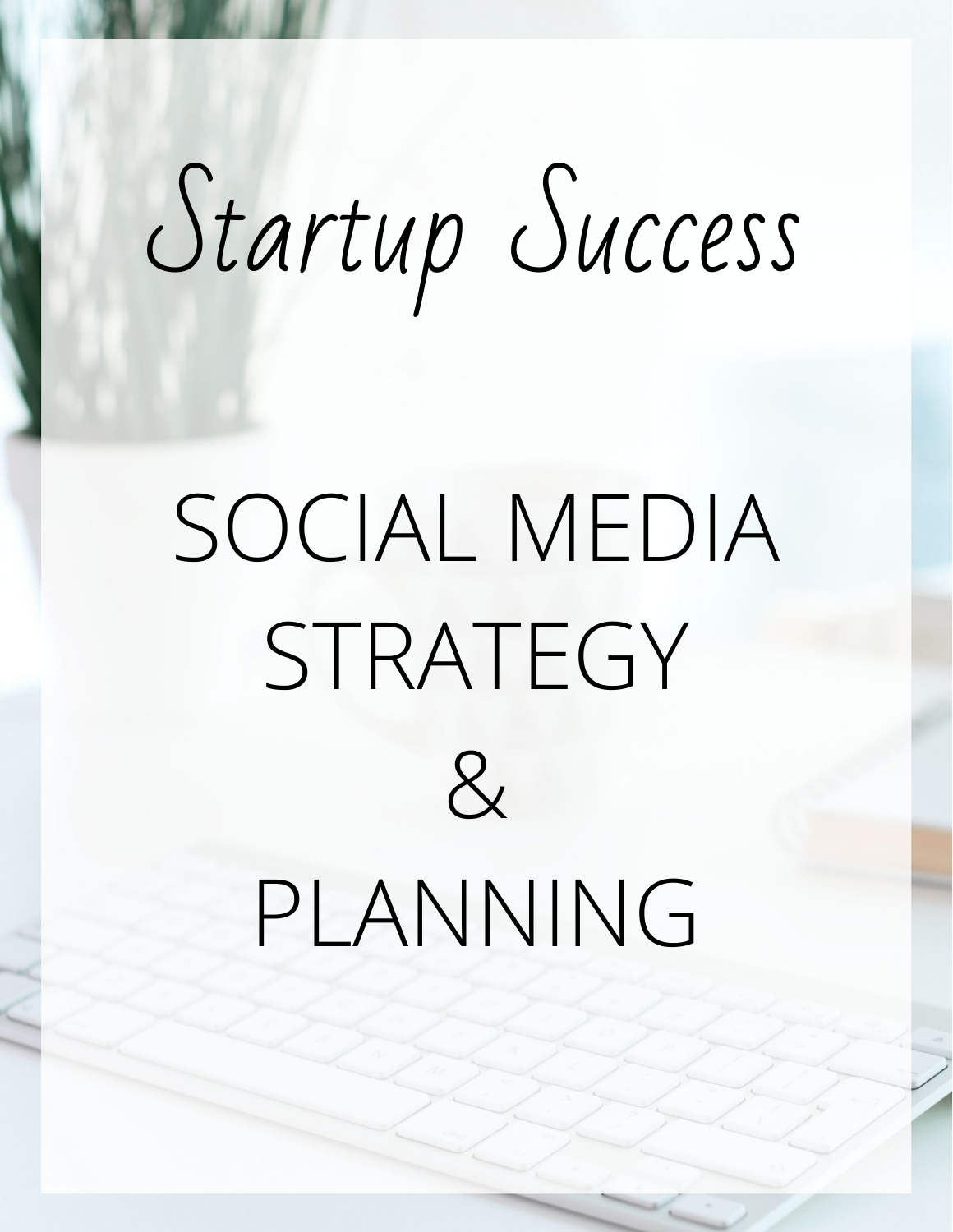Startup Success

### Social Media Strategy

Describe your target customer:

What is their core desire?

What do you have to offer to them? (i.e. Why should they follow you?)

Long-form platform of choice:

Short-form platform of choice: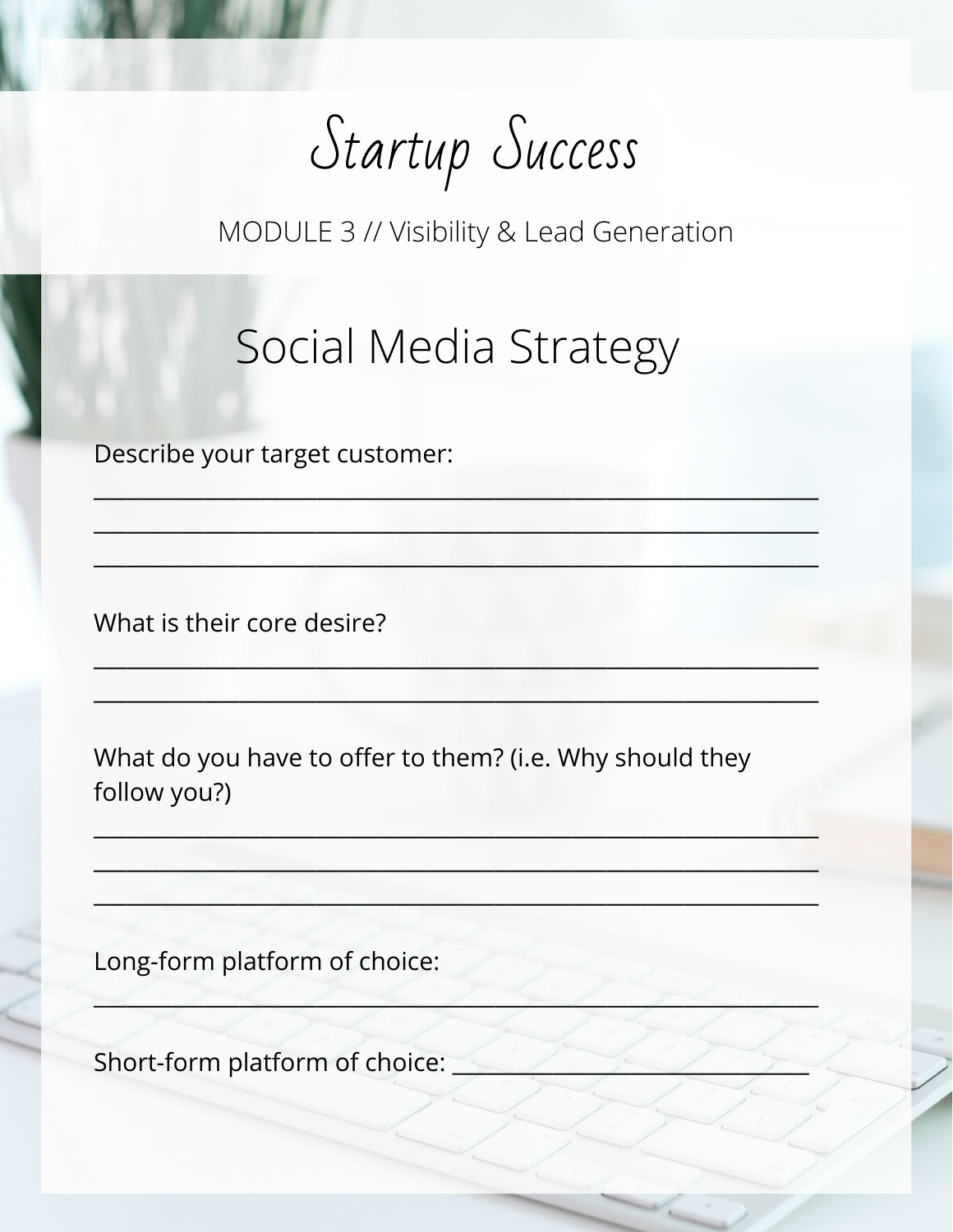Startup Success

#### Social Media Schedule

How often will you publish **long-form** content? \_\_\_\_\_ times/\_\_\_\_\_\_\_\_\_\_\_\_\_

When will you publish?

Every \_\_\_\_\_\_\_\_\_\_\_\_\_\_\_\_\_\_\_\_ at \_\_\_\_:\_\_\_\_\_ \_\_\_\_

How often will you publish **short-form** content?  $\frac{1}{2}$  times/ $\frac{1}{2}$ 

When will you publish?

Every \_\_\_\_\_\_\_\_\_\_\_\_\_\_\_\_\_\_\_\_ at \_\_\_\_:\_\_\_\_\_ \_\_\_\_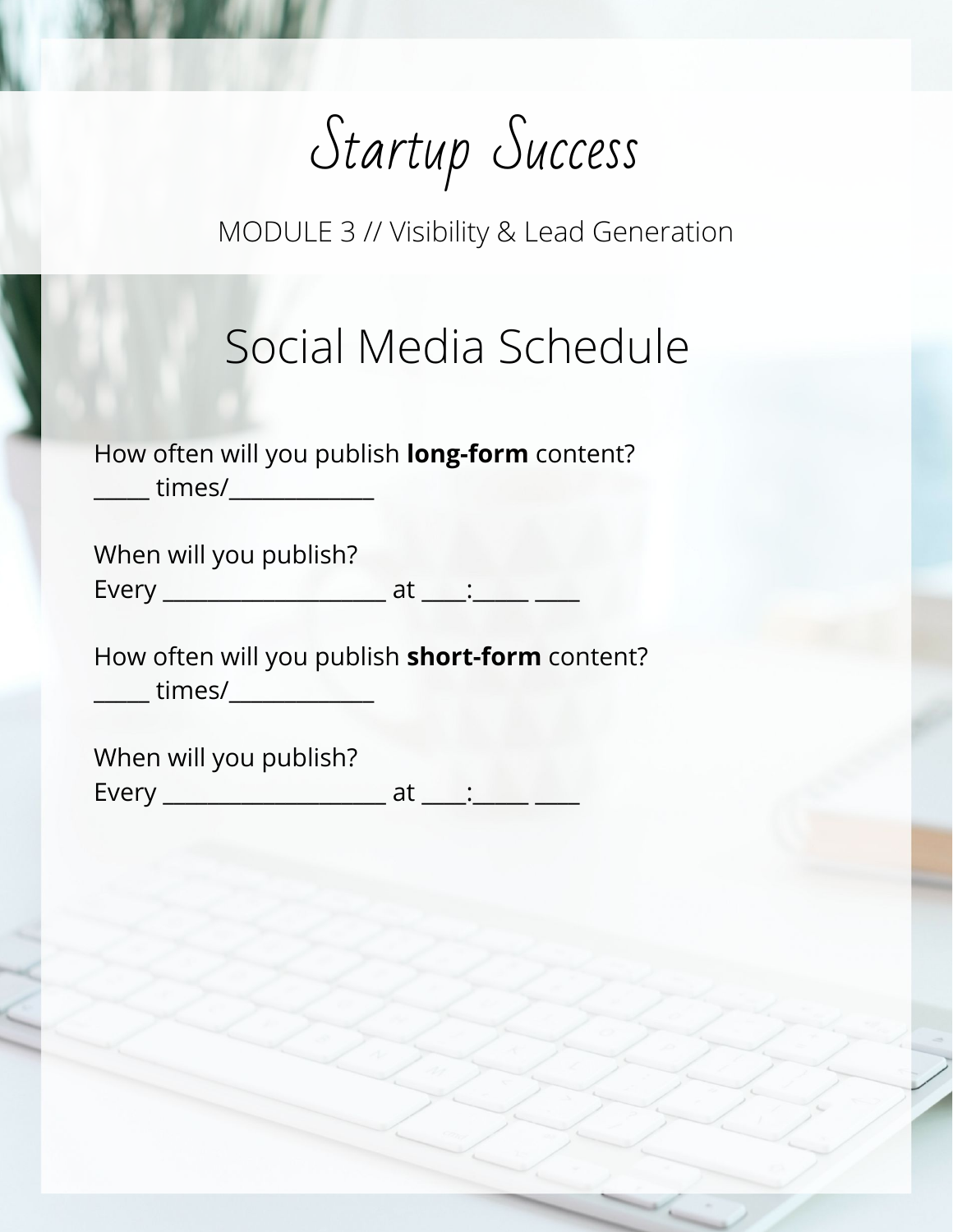Startup Success

#### Content Idea Brainstorm

Ideas for long-form content: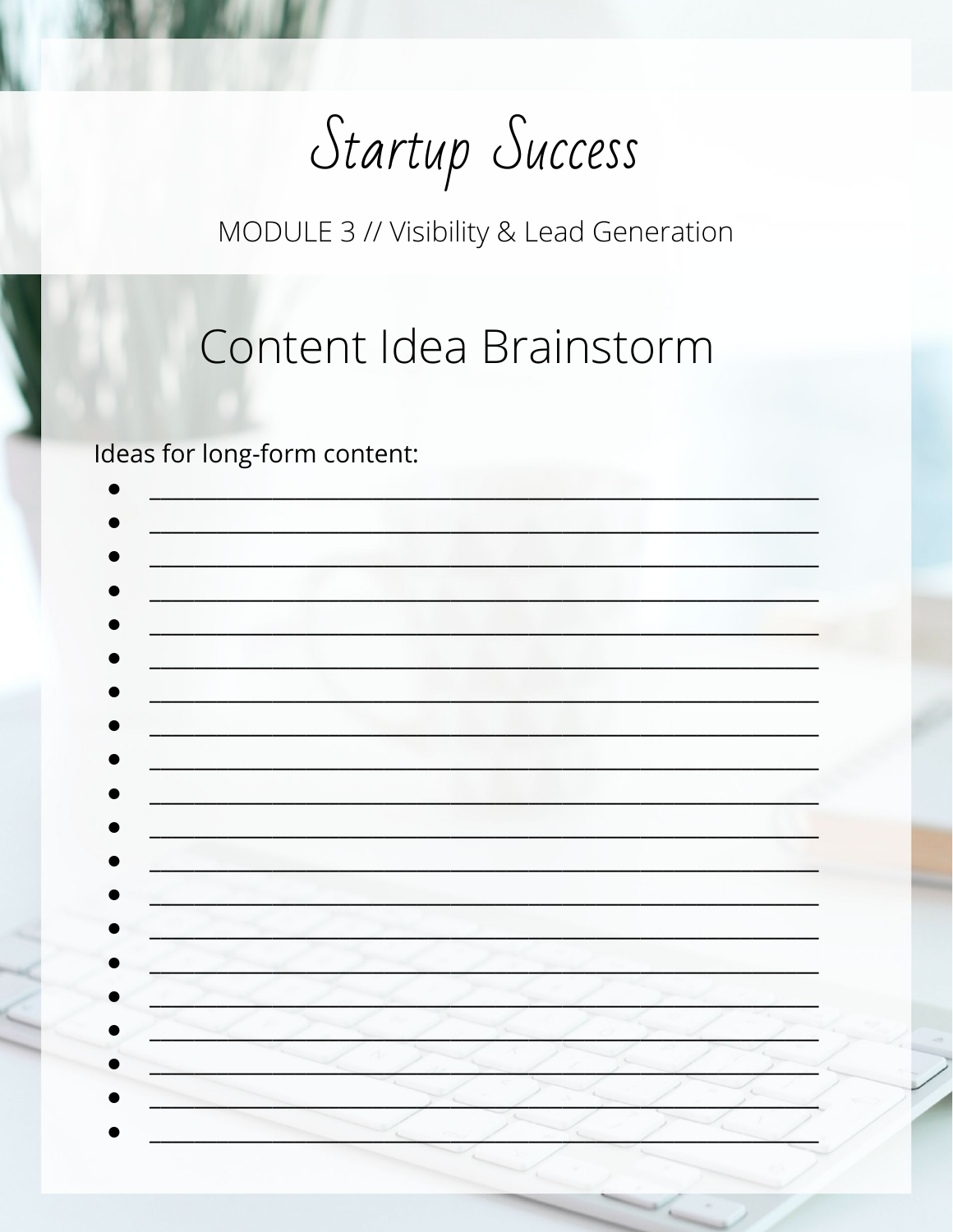Startup Success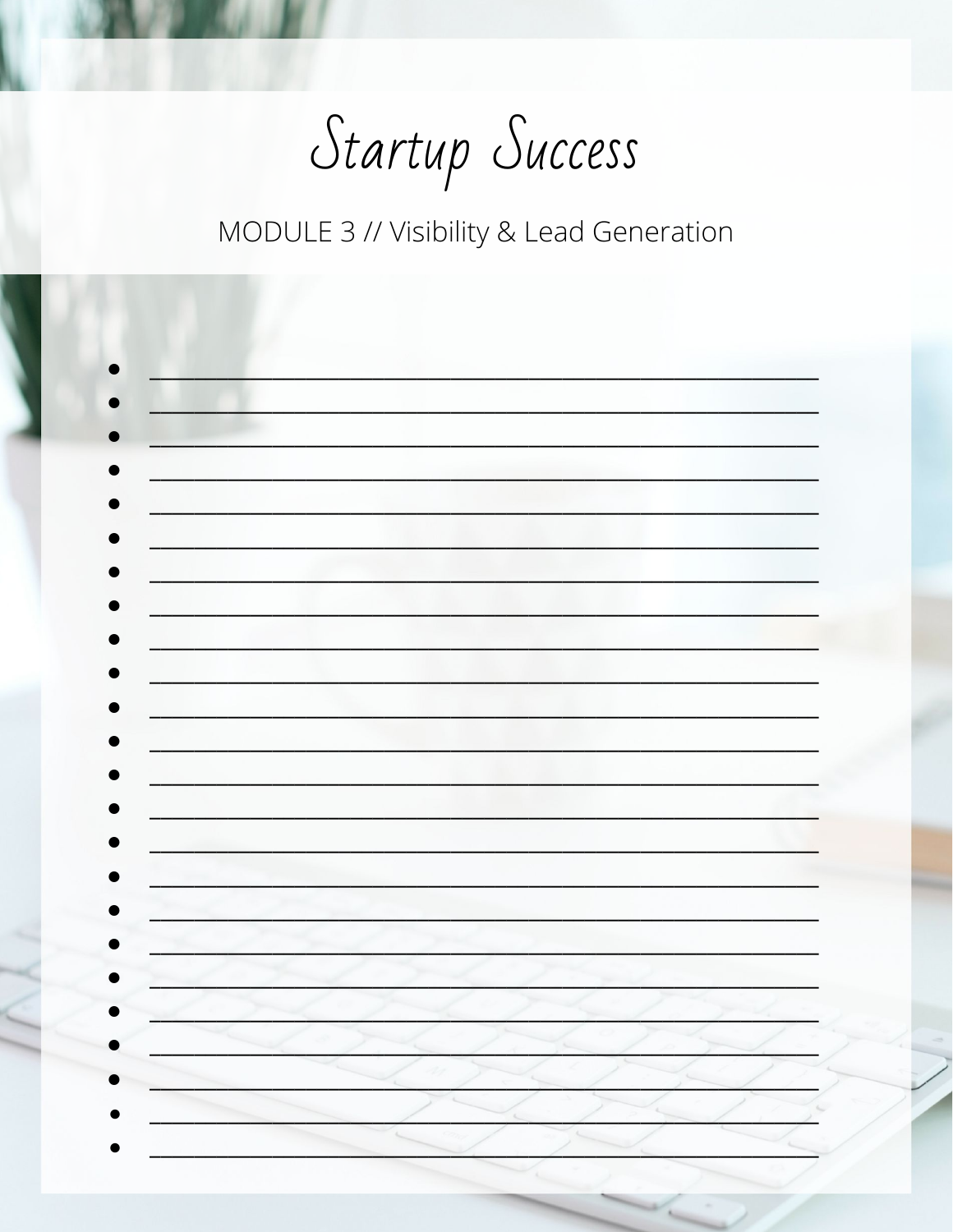Startup Success

#### **Content Planning**

Which ideas are you most excited about AND the most in alignment with your target customer's primary desire?

| 1.             |                                                                                                                                                                                                                                |
|----------------|--------------------------------------------------------------------------------------------------------------------------------------------------------------------------------------------------------------------------------|
| 2.             | PLE TENDENT PROPERTY                                                                                                                                                                                                           |
| 3.             |                                                                                                                                                                                                                                |
| 4              | <u> Danis Singa</u>                                                                                                                                                                                                            |
| 5.             |                                                                                                                                                                                                                                |
| 6.             | <u>a de la Petro de Primeiro</u>                                                                                                                                                                                               |
|                |                                                                                                                                                                                                                                |
| 8 <sub>o</sub> | The Committee of the Committee of the Committee of the Committee of the Committee of the Committee of the Committee of the Committee of the Committee of the Committee of the Committee of the Committee of the Committee of t |
| 9.             |                                                                                                                                                                                                                                |
| 10.            | $\mathcal{L}=\mathcal{L}^{\mathcal{L}}$ , $\mathcal{L}^{\mathcal{L}}$ ,                                                                                                                                                        |